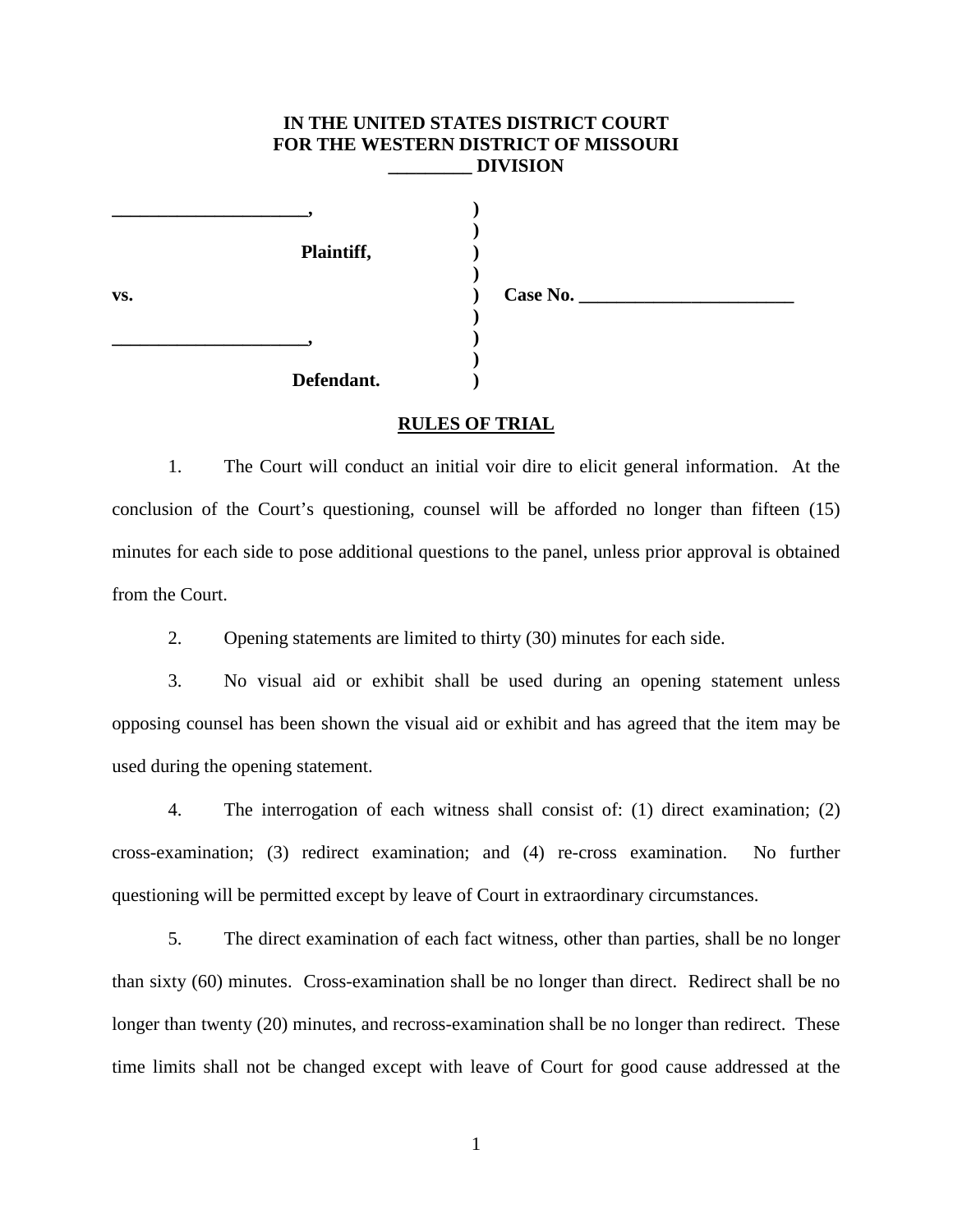earliest opportunity available which in most instances should be at or before the pretrial conference.

6. Only one (1) counsel per party may examine a witness. *See* Local Rule 83.3(b).

7. Counsel may approach the witness for any legitimate purpose without requesting permission to do so. However, witnesses shall be interrogated from a reasonable distance and shall not be badgered.

8. If a podium is provided, counsel may use it, but are not required to do so. However, counsel will not be allowed to intrude into the jury's space. Furthermore, no paper or object shall be placed on the railing in front of the jury box.

9. Except in unusual circumstances, counsel should stand when addressing the Court or when examining the witness. *See* Local Rule 83.3(a).

10. Except in unusual circumstances, a witness should be allowed to complete an answer. If the question calls for a "yes" or "no" answer, you may anticipate that the witness will be allowed an opportunity to explain that answer.

11. When making an objection, counsel should say only "objection," plus the legal reason for the objection, *e.g.*, leading, hearsay, etc. If objecting counsel desires to give reasons for the objection or if an opposing counsel desires to oppose the objection, counsel shall request leave to approach the bench.

12. Unless permission is granted before the trial begins, a maximum of two (2) expert witnesses shall be allowed to testify for any party on any one (1) subject. After counsel questions an expert about his/her qualifications, do not ask the Court to declare the witness an expert.

13. Visible reactions to the testimony of witnesses, counsels' presentations or to the Court's rulings (such as facial or body gestures), are inappropriate.

2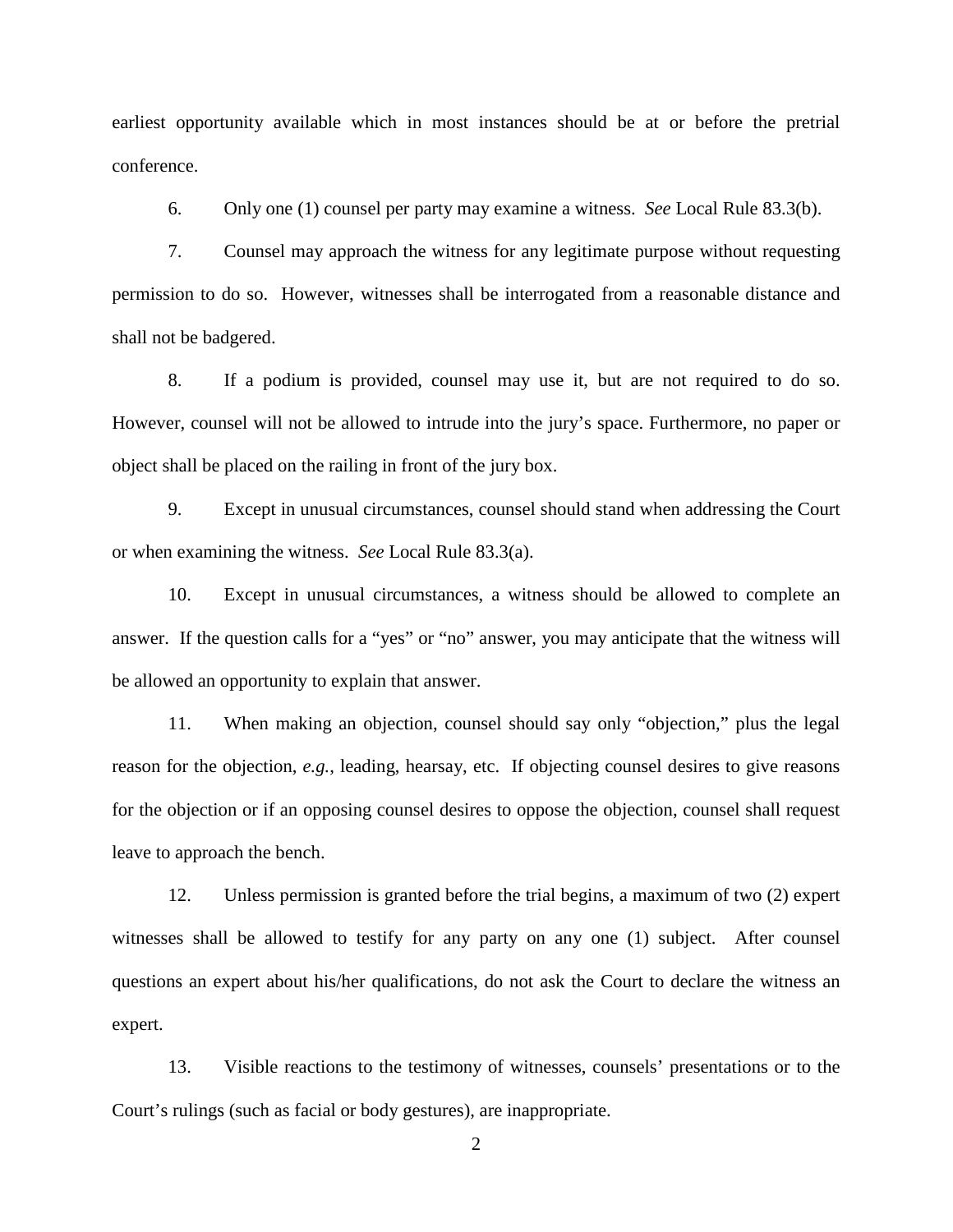14. Do not converse with your client or co-counsel in a manner that your conversation may be heard by the Court.

15. Each party shall mark each of their exhibits prior to trial with an exhibit sticker indicating whether the exhibit is being offered by the plaintiff or the defendant, along with the exhibit number. The designation for each exhibit shall match the numeric designation for that exhibit on the exhibit list furnished to the clerk prior to trial.

16. Witnesses will remain in the witness chair unless leave of court is granted for a witness to reference an exhibit and then the witness shall return to the witness chair immediately after referencing the exhibit. Witnesses will not be allowed to testify standing in front of the jury without leave of court to do so. Leave will only be granted as deemed necessary and appropriate.

17. Blow-up exhibits are to be displayed between the jury box and back wall (bench side of courtroom) in a fashion that allows them to be seen by the jury and the judge.

18. Excessive bench conferences will not be allowed.

19. The court will determine when breaks in the trial will take place. Counsel should not request or suggest a break except at the bench because of unusual circumstances.

20. No food or drink is allowed in the courtroom except for water.

21. The length of closing arguments will be established during the instruction conference.

22. Instructions will be read to the jury before closing arguments. The jury will be given a copy of the instructions after closing arguments for use during deliberations.

23. After the jury retires, each side shall assemble their exhibits and keep them available in the courtroom. Counsel and their clients should remain in the courthouse and advise the Court's staff where they will be located while the jury is deliberating.

3